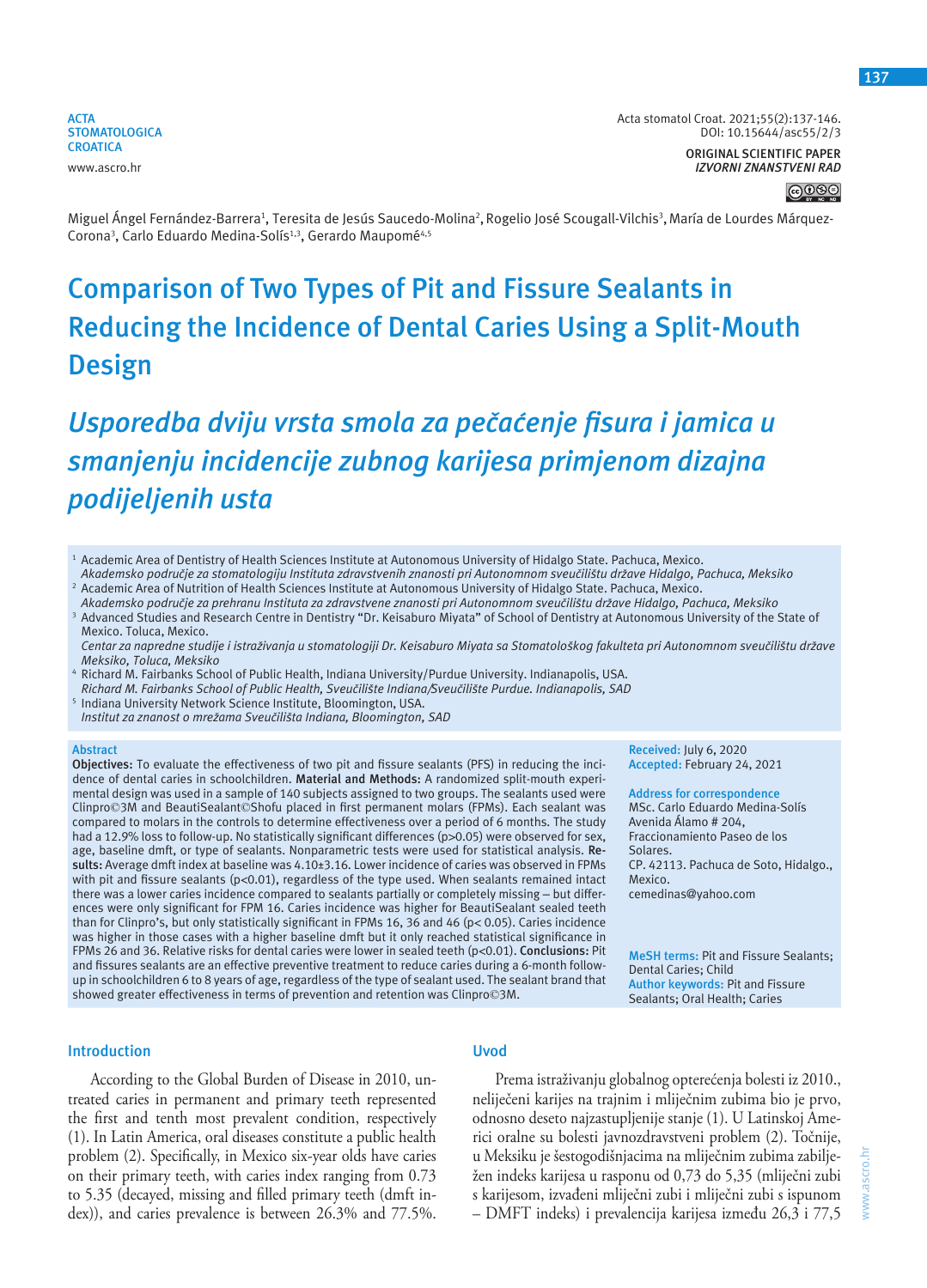For permanent teeth, dental caries index among 12-year olds ranged from 0.52 to 3.67 (Decayed, Missing and Filled Permanent Teeth (DMFT index)) and caries prevalence ranged between 30.7% and 79.2% (3). For 15-year-olds, the average DMFT ranged between 1.12 and 5.31, and prevalence between 37.6% and 88.6% (3). The results of the studies conducted in developing countries revealed that more than 80% of caries lesions in primary and permanent teeth required restorative treatment. The high prevalence and treatment needs represent an economic burden for both public health systems and households, with the latter often paying out-of-pocket expenses for private care (4,5).

First permanent molars (FPMs) are the earliest teeth to erupt in the secondary dentition (6). The occlusal morphology of pit and fissures is an important reason for dental caries at this surface. While diverse restorative materials can be used to restore occlusal cavities (7), pit and fissure sealants are highly effective preventive interventions whereby a lowviscosity resin is placed in pits and fissures (8-10). In Mexico, less than 2.5% of children and adolescents aged 6 - 12-years had sealants of any type (11).

The present study set out to ascertain the effectiveness of sealants in general in a group of community-dwelling children in terms of caries prevention performance in first permanent molars (FPM). Secondly, we compared the performance of two commonly used sealants: ClinPro©3M and BeautiSealant©Shofu pit and fissure sealants.

#### **Material and methods**

#### Design

We conducted a randomized controlled split-mouth clinical trial in elementary school children in Hidalgo, Mexico. Figure 1 shows the methodological design. Our design included the conventional Clinpro sealant (Clinpro©3M, Saint Paul, MN., USA) and one sealant based on Giomer technology (BeautiSealant©Shofu, Kyoto, Japan). Clinpro©3M is a resin-based product that requires an etching adhesive system (12). BeautiSealant©Shofu sealant uses Giomer technology with an adhesive system that does not require phosphoric acid (13).Different technologies may affect various aspects of performance (e.g., pit penetration (14), retention (15) and microfiltration (16), which was not individually addressed in the present research.

Our research protocol was approved by the Ethics Committee of the Health Sciences Institute at the Autonomous University of the State of Hidalgo (Cinv/o/032/2016).

#### Sealant application

Dental prophylaxis with fluoride-free abrasive paste and rubber cup was carried out at low speed. Relative isolation was attained with cotton rolls. A conventional adhesive system was followed with the Clinpro sealant; that is, the enamel surface was etched for 20 seconds, and after rinsing with plenty of water, the sealant was placed with applicator tips (3MESPE). For the BeautiSealant sealant, first conditioning was attained with air gently applied for 5 seconds, followed by placing the sealant (Shofu). Both products were cured

%. Za trajne zube indeks karijesa među 12-godišnjacima bio je od 0,52 do 3,67 (trajni zubi s karijesom, izvađeni mliječni zubi i mliječni zubi s ispunom – DMFT indeks), a prevalencija karijesa kretala se između 30,7 i 79,2 % (3). Za 15-godišnjake je prosječni DMFT indeks iznosio između 1,12 i 5,31, a prevalencija između 37,6 i 88,6 % (3). Istraživanja provedena u zemljama u razvoju pokazala su da više od 80 % karijesnih lezija na mliječnim i trajnim zubima zahtijeva restaurativno liječenje. Velika prevalencija i potreba za liječenjem financijsko su opterećenje i za javnozdravstveni sustav i za kućanstva, pri čemu kućanstva često plaćaju privatno liječenje iz vlastita džepa (4, 5).

Prvi trajni kutnjaci prvi su zubi koji niknu u trajnoj denticiji (6). Okluzalna morfologija fisura i jamica na tom je dijelu uzrok nastanka zubnog karijesa. Iako se različiti materijali mogu upotrijebiti za restauraciju okluzalnih kaviteta (7), smole za pečaćenje fisura i jamica vrlo su učinkovite u prevenciji, pri čemu se u fisure i jamice aplicira smola niske viskoznosti (8 – 10). U Meksiku je kod manje od 2,5 % djece i adolescenata između 6 i 12 godina primijenjena smola za pečaćenje bilo koje vrste (11).

Cilj ovog istraživanja bio je općenito analizirati učinkovitost smola za pečaćenje fisura u skupini djece u smislu prevencije karijesa na prvim trajnim kutnjacima. Kao drugo, usporedili smo performanse dviju često korištenih smola za pečaćenje fisura i jamica – ClinPro© 3M i BeautiSealant© Shofu.

#### **Materijali i metode**

#### Studijski dizajn

Proveli smo randomizirano kontrolirano kliničko istraživanje s podijeljenim ustima kod djece osnovnoškolske dobi u Hidalgu u Meksiku. Na slici 1. je metodološki dizajn. Upotrijebljeni materijali za pečaćenje bili su Clinpro (Clinpro© 3M, Saint Paul, MN., SAD) i jedan temeljen na giomernoj tehnologiji (BeautiSealant© Shofu, Kyoto, Japan). Clinpro© 3M proizvod je na bazi smole koji zahtijeva adhezivni sustav za jetkanje (12). BeautiSealant© Shofu smola je na bazi giomerne tehnologije s adhezivnim sustavom koji ne zahtijeva ortofosfornu kiselinu (13). Različite tehnologije mogu utjecati na različite aspekte izvedbe, na primjer, na prodiranje u fisure (14), retenciju (15) i mikrofiltraciju (16), što nije obrađeno pojedinačno u ovom istraživanju.

Naš protokol za istraživanje odobrio je Etički odbor Instituta za zdravstvene znanosti pri Autonomnom sveučilištu države Hidalgo (Cinv/o/032/2016).

## Aplikacija smole za pečaćenje

Najprije je provedena profilaksa abrazivnom pastom bez fluorida i gumenim polirerom pri maloj brzini. Razmjerno suho radno polje postignuto je svitcima staničevine. Nakon konvencionalnog adhezivnog sustava aplicirana je smola Clinpro, to jest površina cakline jetkana je 20 sekunda, a nakon ispiranja s obilno vode smola je nanesena vrhom aplikatora (3M ESPE). Za smolu BeautiSealant prvo je kondicioniranje postignuto ispuhivanjem zrakom tijekom 5 sekunda, nakon čega je slijedila aplikacija smole (Shofu). Oba proizvo-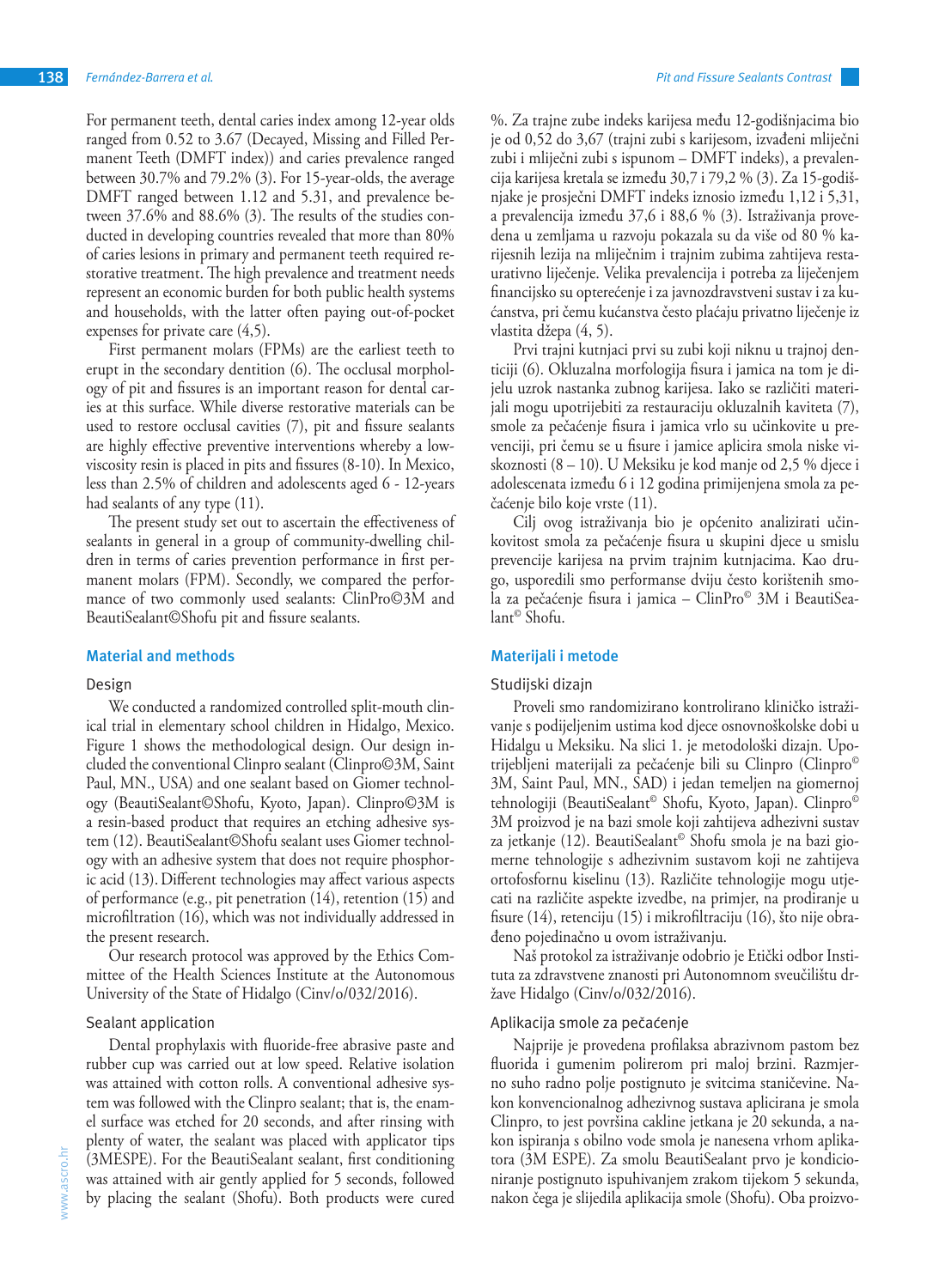



Figure 1 Flowchart of methodological design of the study **Slika 1.** Dijagram metodologije istraživanja

with a LED lamp for 20 seconds. We followed the manufacturers' instructions.

# Study sample and participant selection

A formula for proportional difference was used to calculate the sample size. The prevalence of caries in the FPMs with and without sealants (30% and 60%, respectively) was based on a p-value of 0.05 and 90% power. We added 10% loss to follow-up calculations, leading to 70 participants per sealant.

We selected the participants randomly from ten public elementary schools after holding a meeting with heads of households in each school, before asking for their signed informed consent. Inclusion criteria were (1) having four fully erupted and sound FPMs; (2) being enrolled in one of the ten selected schools; (3) being between six and eight years old; (4) having no fixed orthodontic appliances; and (5 the child assenting to go through dental examination.

da polimerizirana su LED svjetiljkom 20 sekunda. Slijedili smo upute proizvođača.

#### Uzorak i odabir ispitanika

Za izračunavanje veličine uzorka korištena je formula proporcionalne razlike. Prevalencija karijesa na prvim trajnim kutnjacima sa smolom za pečaćenje i bez nje (30 %, odnosno 60 %) temeljila se na p-vrijednosti od 0,05 do 90 % snage. Proračunima smo dodali gubitak od 10 % ispitanika tijekom praćenja, što je rezultiralo s ukupno 70 sudionika po smoli za pečaćenje.

Sudionike smo odabrali nasumično iz deset javnih osnovnih škola nakon sastanka s ravnateljima, prije nego što smo zatražili njihov potpisani informirani pristanak. Kriteriji za uključivanje bili su (1) četiri potpuno eruptirana i zdrava prva trajna kutnjaka; (2) upis u jednu od deset odabranih škola; (3) dob između šest i osam godina; (4) bez fiksnih ortodontskih naprava; (5) pristanak djeteta na stomatološke preglede.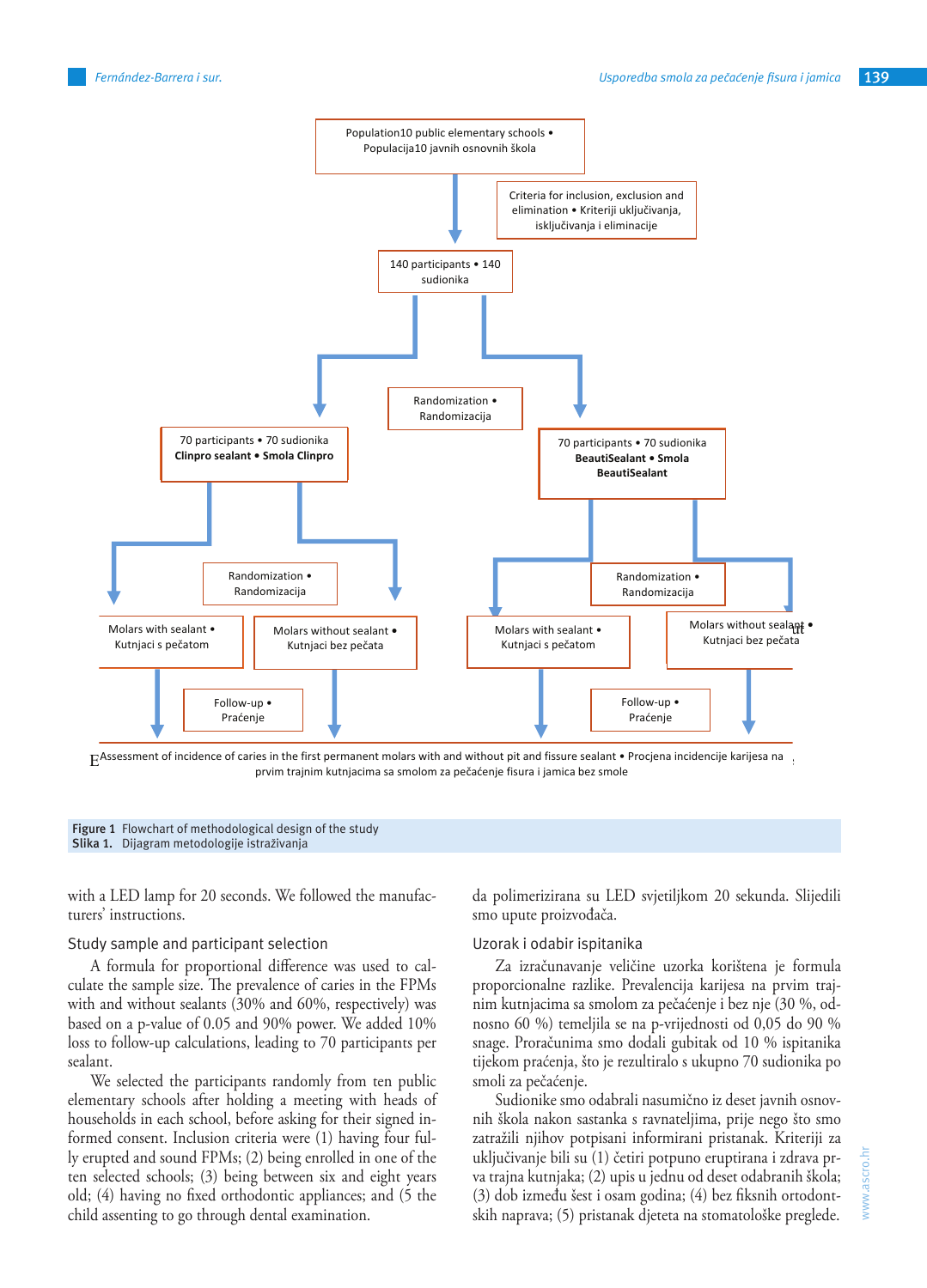## Intervention

Once participants were selected, we performed an initial randomization to determine which sealant would be used for each child. We then performed the second randomization to determine on which side of the mouth the sealant would be placed. Sealants (experimental group) were applied in the first upper permanent molar and first lower permanent molar on the same side of the mouth. In this way, the control group was assigned to the opposite arch.

# Data collection and statistical analysis

We used the International Caries Detection and Assessment System II (ICDAS II) to measure caries experience at baseline and follow-up (six months after intervention); dmft index was used at baseline as well. Both the clinical examiner and recorder were calibrated and standardized (kappa >0.80) on this scale. As recommended by other authors (17), we assessed pit and fissure sealants during follow-up as 0=intact or complete, 1=partial retention, or 2=missing.

After describing general characteristics of the sample, we performed a bivariate analysis to ascertain whether differences had arisen between the two groups of participants in terms of loss to follow-up, and for each of the independent variables. We performed a chi square test to establish the association between dependent and exposure variables. Finally, we estimated the relative risk (RR) and the incidence of caries in the FPMs with and without a sealant. Given the split-mouth design of our study, the tooth was analyzed so that a comparison could be made with the contralateral tooth.

#### Variables

Our dependent variable was the incidence of caries, measured dichotomously (0= sound, 1= visible changes in enamel or caries >1 in ICDAS II). Our main independent variable was the presence of sealant (0= without sealant, 1= with sealant). In addition, we analyzed data by sex  $(0)$ =male, 1= female), age (6-8 years), baseline dmft, type of sealant (0=Clinpro, 1= BeautiSealant) and sealant status six months after placement (0=intact, 1= partial retention, 2= missing).

# Blinding

The simple blind design was used; i.e., participants were unaware of group assignment, but researchers were aware of it. Similarly, both clinicians and patients knew that the treatment would be provided, but patients did not know which type of sealant would be applied. The dentists placing the sealants were different from those scoring the caries experience, the presence of sealants, or collecting data for the trial.

# **Results**

Table 1 shows the general sample and demographic characteristics. Of 140 participants, mean of age was 6.92±0.74 years; 52.1% were boys. Mean baseline dmft index was 4.10±3.16. Although the study had a 12.9% loss to followup, no statistically significant differences (p>0.05) were observed for sex, age, baseline dmft nor type of sealants between

Nakon odabira sudionika obavili smo početnu randomizaciju kako bismo utvrdili koja će se pečatna smola upotrebljavati za svako dijete. Zatim smo učinili drugu randomizaciju i utvrdili na koju će se stranu usta postaviti pečatna smola. Pečatne smole (eksperimentalna skupina) primijenjene su u gornjem prvom trajnom kutnjaku i donjem prvom trajnom kutnjaku na istoj strani usta.

## Prikupljanje podataka i statistička analiza

Koristili smo se međunarodnim sustavom za otkrivanje i procjenu karijesa II (ICDAS II) za mjerenje prevalencije karijesa na početku praćenja i tijekom praćenja (šest mjeseci nakon intervencije). DMFT indeks također je upotrijebljen na početku. Klinički ispitivači su kalibrirani i standardizirani (kappa > 0,80) na ovoj ljestvici. Prema preporuci drugih autora (17), smole za pečaćenje fisura i jamica tijekom praćenja ocjenjivali smo sljedećim ocjenama: 0 = intaktne ili potpune, 1 = djelomična retencija ili 2 = nedostaje.

Nakon opisa općih karakteristika uzorka proveli smo bivarijantnu analizu kako bismo ustanovili jesu li se pojavile razlike između dviju skupina sudionika u smislu gubitka praćenja i za svaku od neovisnih varijabli. Proveli smo hi-kvadrat test kako bismo utvrdili povezanost između ovisnih i varijabli izloženosti. Na kraju smo procijenili relativni rizik (RR) i prevalenciju karijesa na prvim trajnim kutnjacima s brtvilom i bez njega. S obzirom na dizajn usta s podijeljenim ustima, analiza je provedena zub po zub da bi se mogla napraviti usporedba s kontralateralnim zubom.

# Varijable

Naša ovisna varijabla bila je incidencija karijesa mjerena dihotomno (0 = zdravo, 1 = vidljive promjene cakline ili karijes > 1 prema ICDAS-u II). Naša glavna neovisna varijabla bila je prisutnost pečata (0 = bez pečata, 1 = s pečatom). Uz to, analizirali smo podatke prema spolu (0 = muški, 1 = ženski), dobi (6 – 8 godina), osnovnom DMFT-u, vrsti pečatne smole (0 = Clinpro, 1 = BeautiSealant) i statusu pečata šest mjeseci nakon postavljanja (0 = intaktno, 1 = djelomična retencija, 2 = nedostaje).

# Zasljepljivanje

Primijenjen je jednostavan dizajn zasljepljivanja, tj. sudionici nisu bili svjesni raspoređivanja po skupinama, ali istraživači jesu. I kliničari i pacijenti znali su da će se obaviti liječenje, ali pacijenti nisu znali koja će se vrsta smole za pečaćenje primijeniti. Stomatolozi koji su pečatili zube nisu bili oni isti koji su bilježili incidenciju karijesa, prisutnost pečatne smole i prikupljali podatke za istraživanje.

# **Rezultati**

Tablica 1. općenito opisuje uzorak i demografske karakteristike. Među 140 sudionika srednja dob iznosila je 6,92 ± 0,74 godine – 52,1 % bili su dječaci. Prosječni DMFT indeks bio je na početku 4,10 ± 3,16. Iako je tijekom istraživanja zabilježen odlazak ispitanika od 12,9 %, nisu uočene statistički značajne razlike (p > 0,05) za spol, dob, početni DMFT, ni za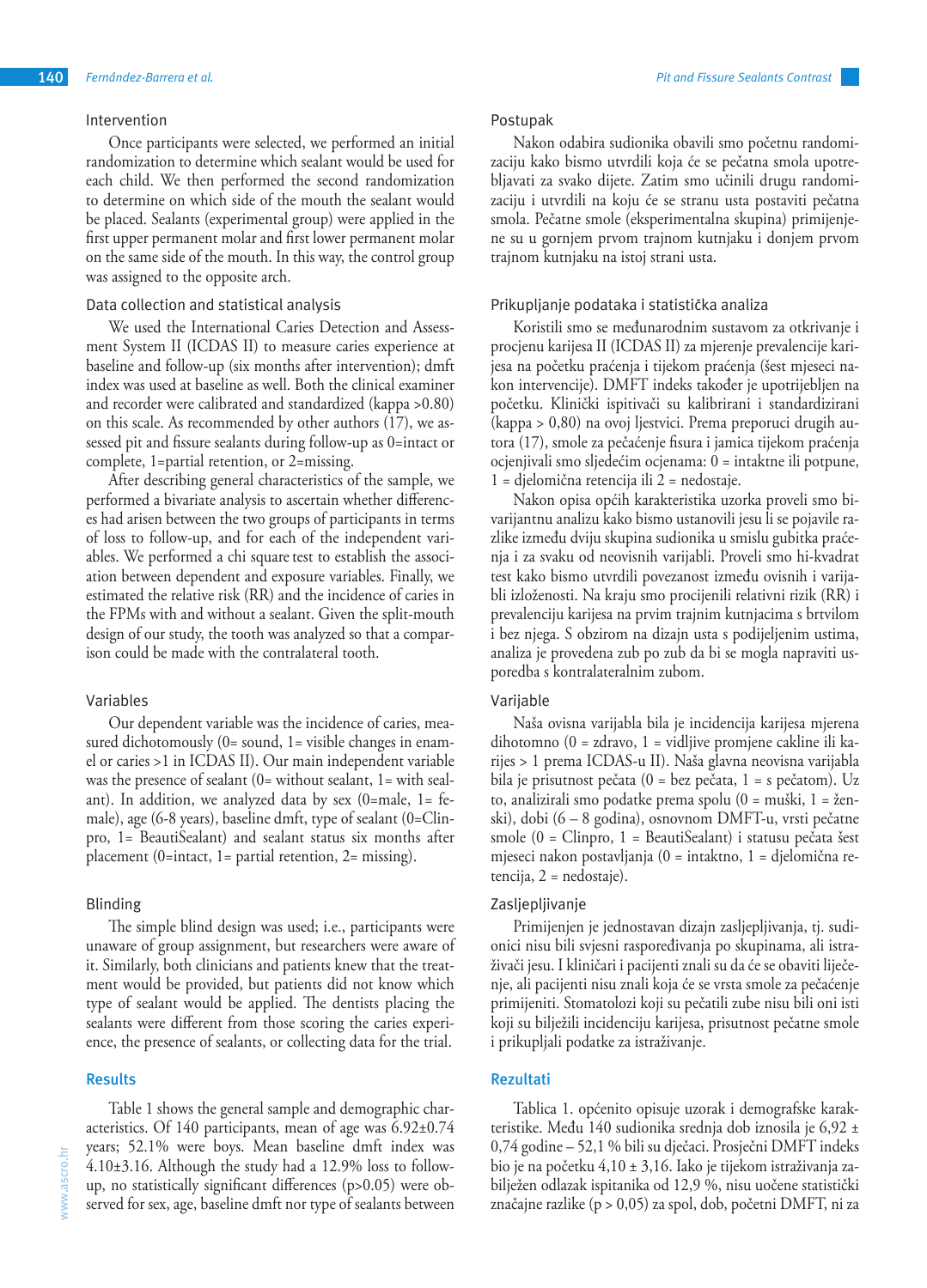**Table 1** General sample characteristics at baseline and analysis of participants who remained and did not remain (loss to follow-up) in the study

| Tablica 1. Opće karakteristike uzorka na početku istraživanja i analiza sudionika koji su ostali i koji nisu ostali u istraživanju (gubitak praćenja) |                                                           |                   |                                                     |                                      |                                              |
|-------------------------------------------------------------------------------------------------------------------------------------------------------|-----------------------------------------------------------|-------------------|-----------------------------------------------------|--------------------------------------|----------------------------------------------|
| Variable · Varijabla                                                                                                                                  | <b>Baseline measurement</b> •<br>Početno mjerenje<br>n(%) |                   | Lost to follow up •<br>Gubitak praćenja<br>18(12.9) | Remained in study .<br>122(87.1)     | Ostali u istraživanju P value • P vrijednost |
| Sex • Spol                                                                                                                                            |                                                           |                   |                                                     |                                      |                                              |
| Male •Muški                                                                                                                                           | 73(52.1)                                                  |                   | 11(15.1)                                            | 62(84.9)                             |                                              |
| Female • Ženski                                                                                                                                       | 67(47.9)                                                  |                   | 7(10.4)                                             | 60(89.6)                             | $p=0.415*$                                   |
| Type of sealant • Vrsta smole za pečaćenje                                                                                                            |                                                           |                   |                                                     |                                      |                                              |
| Beautisealant                                                                                                                                         | 70(50.0)                                                  |                   | 11(8.4)                                             | 62(88.6)                             |                                              |
| Clintpro                                                                                                                                              | 70(50.0)                                                  |                   | 10(14.3)                                            | 60 (85.7)                            | $p=0.614*$                                   |
|                                                                                                                                                       | Mean $\pm$ SD $\bullet$<br>Srednja vrijednost<br>$\pm$ SD | Range •<br>Raspon | Mean±SD • Srednja<br>vrijednost ± SD                | Mean±SD • Srednja<br>vrijednost ± SD |                                              |
| Age $\bullet$ Dob                                                                                                                                     | $6.92 \pm 0.74$                                           | $6 - 8$           | $6.66 \pm 0.68$                                     | $6.96 \pm .74$                       | $p=0.1117**$                                 |
| Baseline dmft · Početni DMFT                                                                                                                          | $4.10\pm3.16$                                             | $0-13$            | $4.33 \pm 3.49$                                     | $4.06 \pm 3.12$                      | $p=0.8095$ **                                |
| *Chi <sup>2</sup> **Man-Withney                                                                                                                       |                                                           |                   |                                                     |                                      |                                              |

| Caries incidence in FPM16 and FPM26 vs independent variables<br>Table 2<br>Tablica 2. Incidencija karijesa na prvim trajnim kutnjacima 16 i 26 u usporedbi s neovisnim varijablama |                 |                   |                        |  |  |  |
|------------------------------------------------------------------------------------------------------------------------------------------------------------------------------------|-----------------|-------------------|------------------------|--|--|--|
| <b>FPM16 • PTK16</b>                                                                                                                                                               | Sound • Zdravo  | Decayed . Karijes | P value . P vrijednost |  |  |  |
| Presence of sealant • Prisutnost pečata                                                                                                                                            |                 |                   |                        |  |  |  |
| With sealant • S pečatom                                                                                                                                                           | 43(74.1)        | 15(25.9)          |                        |  |  |  |
| Without sealant · Bez pečata                                                                                                                                                       | 32(50.0)        | 32(50.0)          | $p=0.006*$             |  |  |  |
| Sealant status · Status pečata                                                                                                                                                     |                 |                   |                        |  |  |  |
| Intact • Intaktan                                                                                                                                                                  | 36(81.8)        | 8(18.2)           |                        |  |  |  |
| Partial · Djelomično očuvan                                                                                                                                                        | 28(60.9)        | 18(39.1)          |                        |  |  |  |
| Missing • Izgubljen                                                                                                                                                                | 11(34.4)        | 21 (65.6)         | $p<0.0001*$            |  |  |  |
| Type of sealant • Vrsta smole za pečaćenje                                                                                                                                         |                 |                   |                        |  |  |  |
| Clinpro                                                                                                                                                                            | 45(75.0)        | 15(25.0)          |                        |  |  |  |
| <b>BeautiSealant</b>                                                                                                                                                               | 30(48.4)        | 32(51.6)          | $p=0.003*$             |  |  |  |
| Sex • Spol                                                                                                                                                                         |                 |                   |                        |  |  |  |
| Male · Muški                                                                                                                                                                       | 38(61.3)        | 24 (38.6)         |                        |  |  |  |
| Female · Ženski                                                                                                                                                                    | 37(61.7)        | 23(38.3)          | $p=0.966*$             |  |  |  |
| Age • Dob                                                                                                                                                                          | $6.89 \pm 0.70$ | $7.08 \pm 0.80$   | p=0.1757**             |  |  |  |
| Baseline dmft · Početni DMFT                                                                                                                                                       | $3.74 \pm 3.08$ | $4.57 \pm 3.15$   | $p = 0.1336**$         |  |  |  |
| <b>FPM26 • PTK26</b>                                                                                                                                                               |                 |                   |                        |  |  |  |
| Presence of sealant · Prisutnost pečata                                                                                                                                            |                 |                   |                        |  |  |  |
| With sealant • S pečatom                                                                                                                                                           | 51 (79.7)       | 13(20.3)          |                        |  |  |  |
| Without sealant · Bez pečata                                                                                                                                                       | 17(29.3)        | 41(70.7)          | $p<0.0001*$            |  |  |  |
| Sealant status · Status pečata                                                                                                                                                     |                 |                   |                        |  |  |  |
| Intact • Intaktan                                                                                                                                                                  | 28(63.6)        | 16(36.4)          |                        |  |  |  |
| Partial · Djelomično očuvan                                                                                                                                                        | 27(58.7)        | 19(41.3)          |                        |  |  |  |
| Missing · Izgubljen                                                                                                                                                                | 13 (40.6)       | 19(59.4)          | $p=0.120*$             |  |  |  |
| Type of sealant • Vrsta smole za pečaćenje                                                                                                                                         |                 |                   |                        |  |  |  |
| Clinpro                                                                                                                                                                            | 36(60.0)        | 24(40.0)          |                        |  |  |  |
| <b>BeautiSealant</b>                                                                                                                                                               | 32(51.6)        | 30 (48.4)         | $p=0.351*$             |  |  |  |
| Sex · Spol                                                                                                                                                                         |                 |                   |                        |  |  |  |
| Male · Muški                                                                                                                                                                       | 32(51.6)        | 30 (48.4)         |                        |  |  |  |
| Female · Ženski                                                                                                                                                                    | 36(60.0)        | 24(40.0)          | $p=0.351*$             |  |  |  |
| Age • Dob                                                                                                                                                                          | $6.97 \pm 0.71$ | $6.96 \pm 0.80$   | $p=0.9383**$           |  |  |  |
| Baseline dmft · Početni DMFT                                                                                                                                                       | $3.52 \pm 2.76$ | $4.74 \pm 3.44$   | $p=0.0489**$           |  |  |  |

\*Chi2 ; \*\*Man-Withney; FPM • PTK = first permanent molar • prvi trajni kutnjak

children who left the study and those who completed the follow-up.

There were no statistically significant differences (p>0.05) in caries incidence in FPMs by age or sex. A lower caries incidence was observed in FPMs with pit and fissure sealants (p<0.01) (Tables 2 and 3), regardless of the type used.

vrstu pečatne smole između djece koja su napustila istraživanje i one koja su završila praćenje.

Nije bilo statistički značajnih razlika (p > 0,05) u incidenciji karijesa na prvim trajnim kutnjacima ni prema dobi, ni prema spolu. Manja incidencija karijesa zabilježena je na prvim trajnim kutnjacima sa zapečaćenim fisurama (p <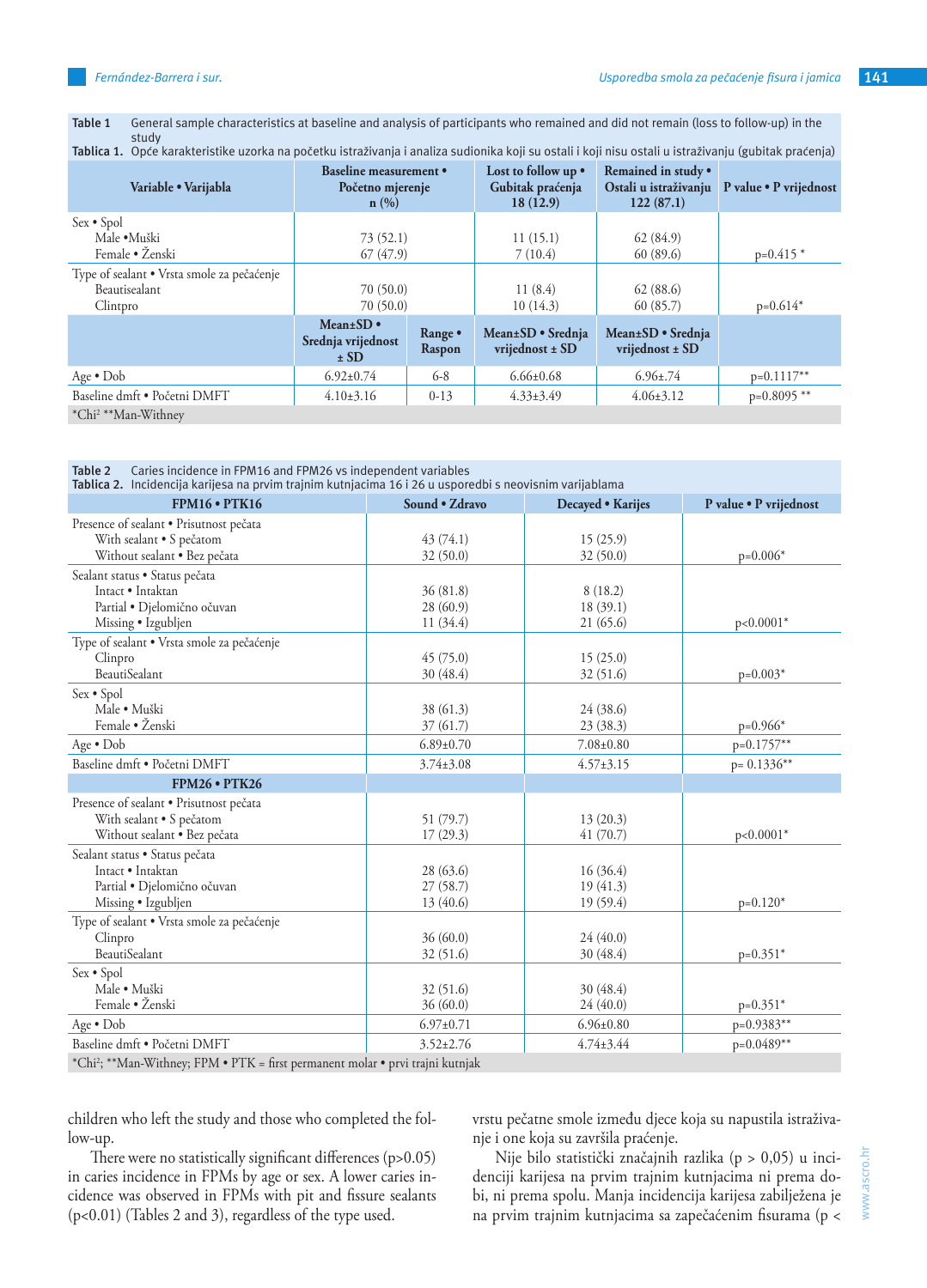| Tablica 3. Incidencija karijesa na prvim trajnim kutnjacima 36 i 46 u usporedbi s neovisnim varijablama |                 |                   |                        |  |  |  |
|---------------------------------------------------------------------------------------------------------|-----------------|-------------------|------------------------|--|--|--|
| <b>FPM36 • PTK36</b>                                                                                    | Sound • Zdravo  | Decayed • Karijes | P value . P vrijednost |  |  |  |
| Presence of sealant · Prisutnost pečata                                                                 |                 |                   |                        |  |  |  |
| With sealant . S pečatom                                                                                | 50(78.1)        | 14(21.9)          |                        |  |  |  |
| Without sealant · Bez pečata                                                                            | 21 (36.2)       | 37(63.8)          | $p<0.0001*$            |  |  |  |
| Sealant status · Status pečata                                                                          |                 |                   |                        |  |  |  |
| Intact · Intaktan                                                                                       | 27(61.4)        | 17(38.6)          |                        |  |  |  |
| Partial · Djelomično očuvan                                                                             | 30(65.2)        | 16(34.8)          |                        |  |  |  |
| Missing · Izgubljen                                                                                     | 14(43.7)        | 18 (56.3)         | $p=0.145*$             |  |  |  |
| Type of sealant · Vrsta smole za pečaćenje                                                              |                 |                   |                        |  |  |  |
| Clinpro                                                                                                 | 41(68.3)        | 19(31.7)          |                        |  |  |  |
| <b>BeautiSealant</b>                                                                                    | 30 (48.4)       | 32 (51.6)         | $p=0.026*$             |  |  |  |
| Sex · Spol                                                                                              |                 |                   |                        |  |  |  |
| Male · Muški                                                                                            | 37(59.7)        | 25(40.3)          |                        |  |  |  |
| Female • Ženski                                                                                         | 34 (56.7)       | 26(43.3)          | $p=0.736*$             |  |  |  |
| Age · Dob                                                                                               | $6.92 \pm .72$  | $7.01 \pm .78$    | $p=0.5221**$           |  |  |  |
| Baseline dmft · Početni DMFT                                                                            | $3.33 \pm 2.49$ | $5.07 \pm 3.62$   | p=0.0094**             |  |  |  |
| <b>FPM46 • PTK46</b>                                                                                    |                 |                   |                        |  |  |  |
| Presence of sealant · Prisutnost pečata                                                                 |                 |                   |                        |  |  |  |
| With sealant . S pečatom                                                                                | 43(74.1)        | 15(25.9)          |                        |  |  |  |
| Without sealant · Bez pečata                                                                            | 27(42.2)        | 37(57.8)          | $p<0.0001*$            |  |  |  |
| Sealant status · Status pečata                                                                          |                 |                   |                        |  |  |  |
| Intact · Intaktan                                                                                       | 28 (63.6)       | 16(36.4)          |                        |  |  |  |
| Partial · Djelomično očuvan                                                                             | 27(58.7)        | 19(41.3)          |                        |  |  |  |
| Missing • Izgubljen                                                                                     | 15(46.9)        | 17(53.1)          | $p=0.336*$             |  |  |  |
| Type of sealant · Vrsta smole za pečaćenje                                                              |                 |                   |                        |  |  |  |
| Clinpro                                                                                                 | 41(68.3)        | 19(31.7)          |                        |  |  |  |
| <b>BeautiSealant</b>                                                                                    | 29 (46.8)       | 33(53.2)          | $p=0.016*$             |  |  |  |
| Sex • Spol                                                                                              |                 |                   |                        |  |  |  |
| Male · Muški                                                                                            | 38 (61.3)       | 24 (38.7)         |                        |  |  |  |
| Female · Ženski                                                                                         | 32(53.3)        | 28 (46.7)         | $p=0.314*$             |  |  |  |
| Age • Dob                                                                                               | $6.87 \pm .74$  | $7.09 \pm .74$    | $p=0.1015**$           |  |  |  |
| Baseline dmft · Početni DMFT                                                                            | $3.71 \pm 3.11$ | $4.53 \pm 3.1$    | p=0.1147**             |  |  |  |
| *Chi <sup>2</sup> ; **Man-Withney; FPM • PTK = first permanent molar • prvi trajni kutnjak              |                 |                   |                        |  |  |  |

| Table 3 | Caries incidence in FPM36 and FPM46 vs independent variables |
|---------|--------------------------------------------------------------|
|---------|--------------------------------------------------------------|

**Table 4** Caries incidence by type of lesion according to ICDAS II **Tablica 4.** Incidencija karijesa prema tipu lezije prema ICDAS-u II

| Tablica 4. Thcidencija Karijesa prema tipu ležije prema iCDAS-u il                                  |                       |                                          |                     |                        |  |
|-----------------------------------------------------------------------------------------------------|-----------------------|------------------------------------------|---------------------|------------------------|--|
| $FPM16 \cdot PTK16$                                                                                 | Sound • Zdravo        | ICDAS 1 and $2 \cdot$<br>ICDAS $1$ i $2$ | <b>ICDAS 3</b>      | P value · P vrijednost |  |
| Presence of sealant · Prisutnost pečata<br>With sealant • S pečatom<br>Without sealant · Bez pečata | 43(74.1)<br>32(50.0)  | 9(15.5)<br>21(32.8)                      | 6(10.4)<br>11(17.2) | $p=0.022*$             |  |
| $FPM26 \cdot PTK26$                                                                                 |                       |                                          |                     |                        |  |
| Presence of sealant • Prisutnost pečata<br>With sealant • S pečatom<br>Without sealant · Bez pečata | 51 (79.7)<br>17(29.3) | 10(15.6)<br>32(55.2)                     | 3(4.7)<br>9(15.5)   | $p<0.0001*$            |  |
| <b>FPM36 • PTK36</b>                                                                                |                       |                                          |                     |                        |  |
| Presence of sealant · Prisutnost pečata<br>With sealant . S pečatom<br>Without sealant · Bez pečata | 50(78.1)<br>21(36.2)  | 10(15.6)<br>18(31.0)                     | 4(6.3)<br>19(32.8)  | $p<0.0001*$            |  |
| <b>FPM46 • PTK46</b>                                                                                |                       |                                          |                     |                        |  |
| Presence of sealant · Prisutnost pečata<br>With sealant . S pečatom<br>Without sealant · Bez pečata | 43(74.1)<br>27(42.2)  | 9(15.5)<br>16(25.0)                      | 6(10.4)<br>21(32.8) | $p=0.001*$             |  |
| * Chi square • Hi-kvadrat                                                                           |                       |                                          |                     |                        |  |

\* Chi square • Hi-kvadrat

www.ascro.hr www.ascro.hr

When sealants remained intact there was a lower caries incidence compared to sealants partially or completely missing – but differences were only significant for FPM 16. The caries incidence was higher for BeautiSealant sealed teeth than 0,01) (tablice 2. i 3.), bez obzira na upotrijebljenu pečatnu smolu.

Kada je pečat ostao intaktan, bila je manja incidencija karijesa u usporedbi s djelomično ili potpuno nestalim pečati-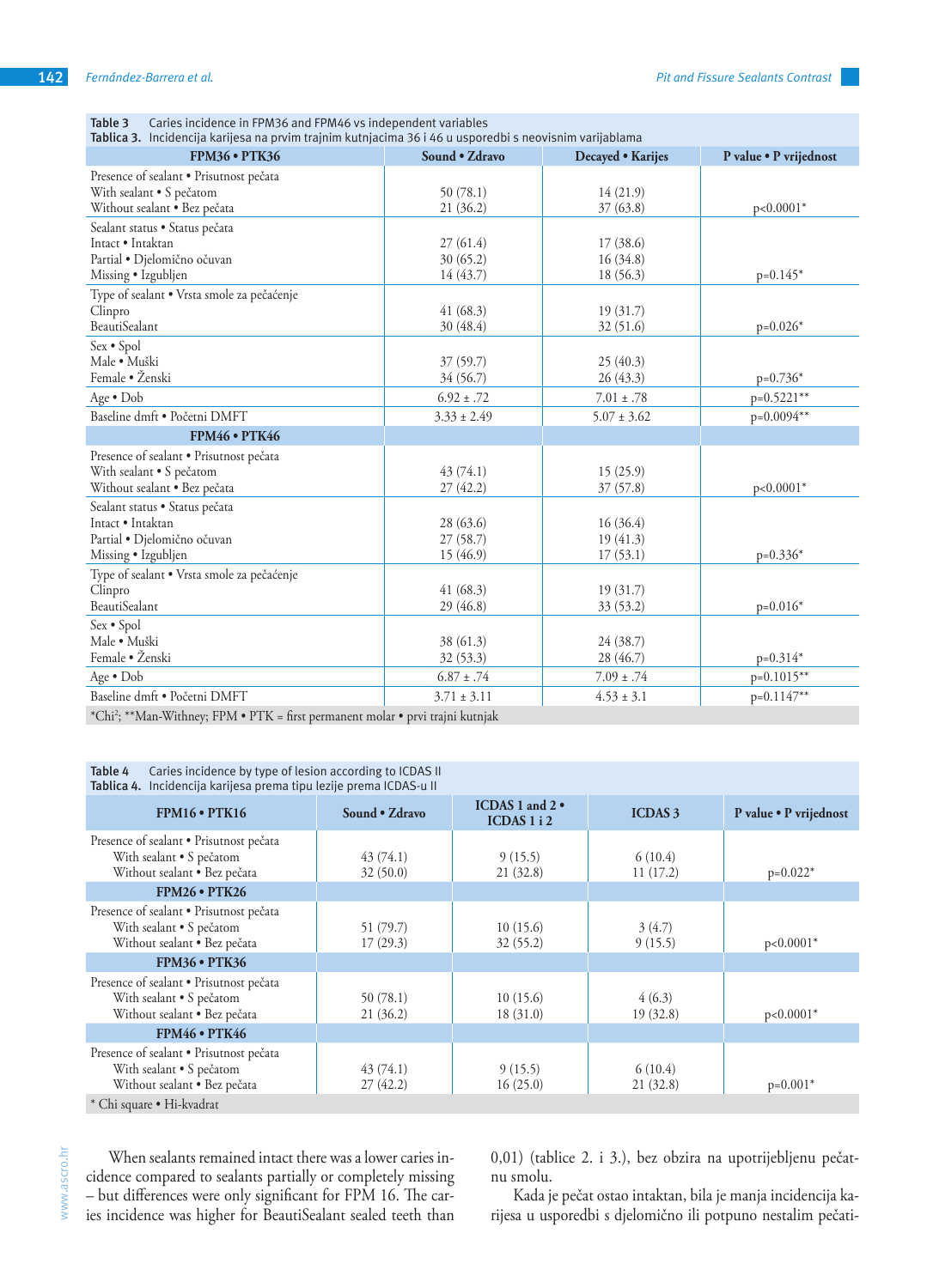| Tablica 5. Incidencija karijesa i relativni rizik na zapečaćenim zubima                                                                                    |                                          |                                                |           |           |               |                           |
|------------------------------------------------------------------------------------------------------------------------------------------------------------|------------------------------------------|------------------------------------------------|-----------|-----------|---------------|---------------------------|
|                                                                                                                                                            | IR - exposed $\bullet$<br>$IR - izložen$ | IR - non-exposed $\bullet$<br>$IR - neizložen$ | <b>CI</b> | <b>RR</b> | CI 95%        | P value •<br>P vrijednost |
| $FPM16 \cdot PTK16$                                                                                                                                        | 25.0                                     | 50.0                                           | 38.5      | 0.52      | $0.52 - 0.85$ | $p=0.0062$                |
| $FPM26 \cdot PTK26$                                                                                                                                        | 20.0                                     | 70.0                                           | 42.2      | 0.29      | $0.17 - 0.48$ | p<0.0001                  |
| $FPM36 \cdot PTK36$                                                                                                                                        | 21.8                                     | 63.7                                           | 41.8      | 0.34      | $0.21 - 0.57$ | p<0.0001                  |
| $FPM46 \cdot PTK46$                                                                                                                                        | 25.8                                     | 57.8                                           | 42.6      | 0.45      | $0.27 - 0.72$ | $p=0.0004$                |
| PTK = prvi trajni kutnjak; IR= Incidence rate • stopa incidencije; CI= Cumulative incidence • kumulativna incidencija; RR= Relative risk • relativni rizik |                                          |                                                |           |           |               |                           |

**Table 5** Caries incidence and relative risk in teeth with sealant

Clinpro's, but it was only statistically significant in FPMs 16, 36 and 46 (p< 0.05). The caries incidence was higher in those cases with a higher baseline dmft but it only reached statistical significance in FPMs 26 and 36.

Table 4 shows the incidence distribution by ICDAS II type of lesion. They were primarily ICDAS 1 and 2; 63.8% of 47 FPM 16, 77.7% of 54 FPM 26, 54.9% of 51 FPM 36 and 48.0% of FPM 46.

The caries incidence in sealed and non-sealed FPMs is presented in Table 5. In terms of relative risk (RR), FPMs with pit and fissure sealants had lower caries risk of than those without sealants.

#### **Discussion**

Our study demonstrated that pit and fissure sealants are effective for a six-month follow-up period when applied to first permanent molars (FPMs). This is consistent with previous studies in various countries (18, 19), although the followup times differ. While widely acknowledged for effectiveness, it is a pity that in Mexico pit and fissure sealants are not employed as often as it could be expected. According to a report from the Ministry of Health, less than 2.5% of the population surveyed had received sealants (11). Given demonstrated effectiveness, health programs should be emphasizing sealant utilization in public and private dental services, as it has often been recommended in other countries (18, 19).

Caries lesions are predictive of new ones (20); a previous history of caries experience suggests an increased risk (21). Pit and fissure sealants are especially indicated for children at risk of developing caries. When we analyzed the relationship between the initial appearance of caries in primary dentition and the incidence of caries in sealed teeth, we found higher incidence of caries in patients with greater dmft at baseline. Despite our limited follow-up time, overall results strongly support the use of sealants (15, 17-19).

The BeautiSelant©Shofu sealant utilizes glass ionomer together with a polymer in its composition, which offers the advantage of releasing and recharging fluoride. Recent studies have compared this type of technology to conventional sealants with favorable results (22, 23). Cinpro©3M is a resinbased sealant that releases fluoride. It has been suggested that this type of sealant provides greater benefits as it tends to remain longer in the mouth  $(24)$ : resin-based sealants offer extended retention as a result of the adhesive system used (25). Our study results showed a smaller number of missing sealma, no razlika je bila značajna samo za zub 16. Incidencija karijesa bila je veća na zubima zapečaćenima smolom Beauti-Sealant, nego smolom Clinproove, ali je razlika bila statistički značajna samo za zube 16, 36 i 46 (p < 0,05). Incidencija karijesa bila je veća u slučajevima s višim početnim DMFT-om, ali je statistički značajna bila samo za zube 26 i 36.

U tablici 4. nalazi se distribucija incidencije prema tipu lezije ICDAS II. Uglavnom su to bili ICDAS 1 i 2; 63,8 % od 47 na zubu 16, 77,7 % od 54 na zubu 26, 54,9 % od 51 na zubu 36 i 48,0 % na zubu 46.

Incidencija karijesa na zapečaćenim i nezapečaćenim prvim trajnim kutnjacima prikazana je u tablici 5. Kad je riječ o relativnom riziku (RR), zapečaćeni prvi trajni kutnjaci imali su manji rizik od nastanka karijesa od onih bez pečata.

## **Rasprava**

Naše istraživanje pokazalo je da su smole za pečaćenje fisura i jamica učinkovite tijekom šestomjesečnog razdoblja praćenja kada se primjenjuju na prvim trajnim kutnjacima (FPM). To je u skladu s rezultatima dosadašnjih istraživanja u raznim zemljama (18, 19), iako se vrijeme praćenja razlikuje. Iako je dokazana učinkovitost, u Meksiku se, nažalost, smole za pečaćenje fisura i jamica ne primjenjuju toliko često koliko bi se moglo očekivati. Prema izvješću Ministarstva zdravstva, manje od 2,5 % ispitane populacije ima zapečaćene fisure (11). S obzirom na dokazanu učinkovitost, zdravstveni programi trebali bi isticati korist od pečaćenja zuba u javnim i privatnim stomatološkim ordinacijama, kao što se često preporučuje u drugim zemljama (18, 19).

Postojeće karijesne lezije prediktivni su čimbenik za nastanak novih (20); povijest karijesa upućuje na povećan rizik (21). Smole za pečaćenje fisura i jamica posebno su indicirane za djecu kojoj prijeti karijes. Kada smo analizirali vezu između inicijalne pojave karijesa u mliječnoj denticiji i incidencije karijesa na zapečaćenim zubima, ustanovili smo veću učestalost kod pacijenata s većim DMFT indeksom na početku. Unatoč našem ograničenom vremenu praćenja, ukupni rezultati snažno podupiru primjenu smola za pečaćenje  $(15, 17 - 19)$ .

Smola za pečaćenje BeautiSelant© Shofu sadržava stakleni ionomer zajedno s polimerom, što ima prednost oslobađanja i punjenja fluorida. Nedavno provedena istraživanja uspoređivala su tu vrstu tehnologije s konvencionalnim smolama za pečaćenje s povoljnim rezultatima (22, 23). Cinpro© 3M bazira se na smoli koja oslobađa fluor. Sugerira se da je ta vrsta smole za pečaćenje korisnija jer obično ostaje dulje u ustima (24): takve smole za pečaćenje imaju produženu retenciju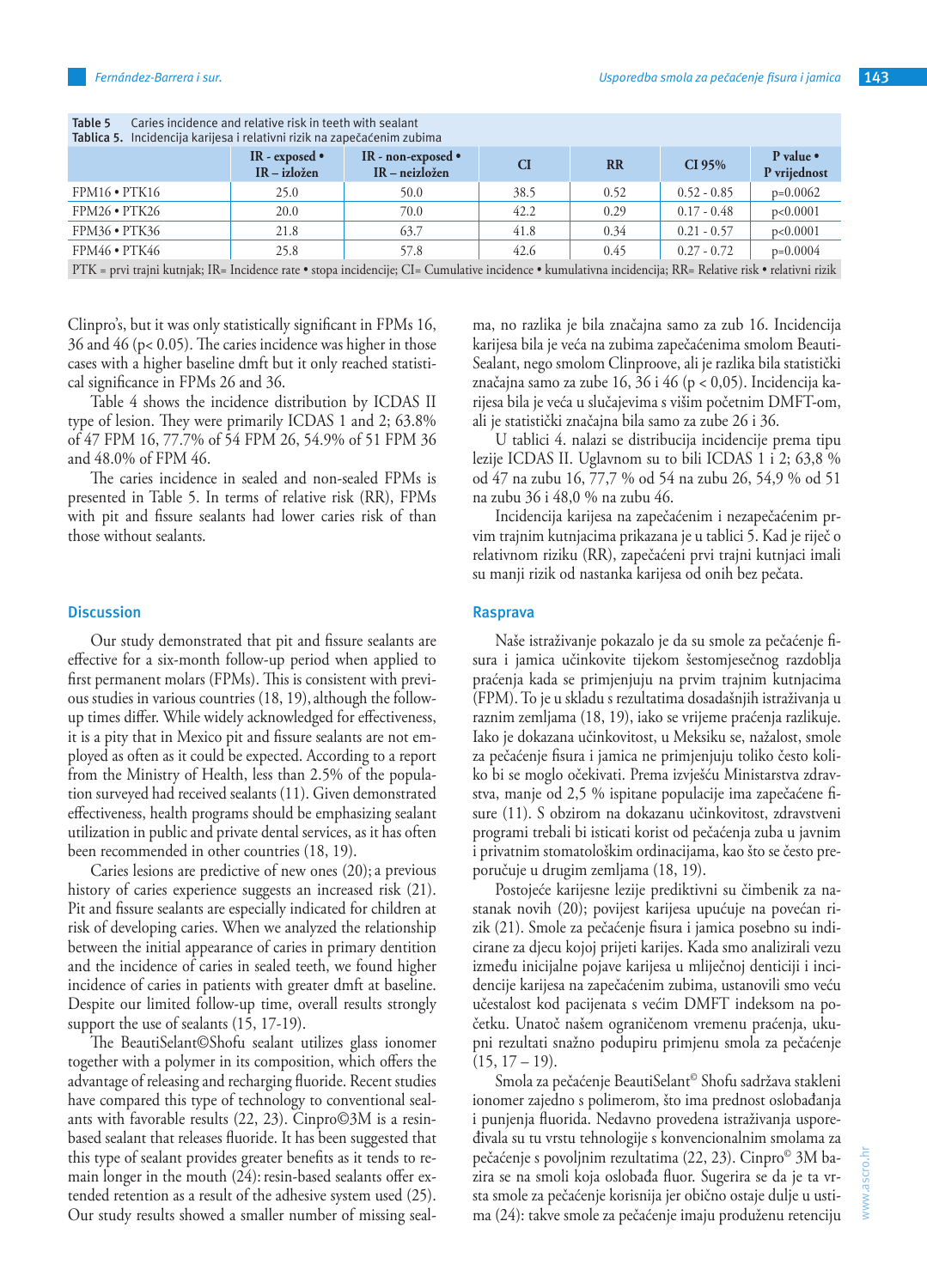ants and a lower level of caries in FPMs when Clinpro©3M sealants had been used. The effectiveness of pit and fissure sealants is closely related to their permanence on the tooth surface (26-28). However, we found no differences in terms of the incidence of caries in relation to retention. Our study differed from others because our follow-up measurement was limited to six months; the effect of total or partial loss of sealants may have been more evident over a longer period.

While selection criteria included four first permanent molars in good shape, such condition may have not ensured good overall dental health status; primary teeth could have had caries. In Table 1, we had dmft 4.10±3.16, which is considerable. Through resorting to ICDAS II, we were able to identify enamel changes, from minimal color changes indicating demineralization (ICDAS 1 and 2) to carious lesions encompassing small cavities as well as extensive enamel breakdown (ICDAS>2). Most lesions scored were ICDAS 1 and 2, a few ICDAS 3, and none above ICDAS 3.

Pit and fissure sealants can be an effective tool to prevent dental caries and thus help improve oral health of the child population. Our research findings support sealant utilization in one of the prime age groups who can benefit from such a caries prevention approach (7-10, 14-19, 28-30).

## **Conclusions**

Pit and fissure sealants offer an effective preventive treatment for reducing the incidence of caries over a six-month follow-up period in six to eight years old schoolchildren, regardless of either one of two types of sealants used. In our study, the sealant that proved to be most effective in terms of prevention and retention was Clinpro©3M.

### **Acknowledgements**

This study was supported by a scholarship awarded by the National Council of Science and Technology of Mexico (CONACYT) to MAFB.

#### **Competing financial interests**

The authors state that there are no actual or perceived conflicts of interest. The authors received no product support or any kind of financial support from the manufacturers of the sealants.

**Author's Contribution: M.A.F.-B**., **T.de J.S.-M**., **C.E.M.-S**., and **G.M**., conceptualized and designed the study. **R.J.S.-V**., and **MdeL.M.- C**., contributed to data analysis and interpretation of data. All authors contributed to a critical review of the manuscript, writing the first draft and approving the final version. All authors have read and agreed to the published version of the manuscript.

kao rezultat upotrijebljenog adhezivnog sustava (25). Rezultati našeg istraživanja pokazali su manje izgubljenih pečata i nižu razinu karijesa na prvim trajnim kutnjacima kada je korištena smola Clinpro© 3M. Učinkovitost smola za pečaćenje fisura i jamica usko je povezana s njihovom postojanošću na površini zuba (26 – 28). No nismo pronašli razlike u vezi s incidencijom karijesa u odnosu prema retenciji. Naše istraživanje razlikovalo se od ostalih zato što je praćenje bilo ograničeno na šest mjeseci; učinak potpunog ili djelomičnog gubitka pečata mogao je biti očitiji tijekom duljeg razdoblja praćenja.

Iako je kriterij za uključivanje bio četiri zdrava prva trajna kutnjaka, takvo stanje možda zapravo nije jamčilo dobro ukupno zdravlje zuba – mliječni zubi mogli su imati karijes. U tablici 1. DMFT je iznosio 4,10 ± 3,16, što je prilično visoko. S pomoću klasifikacije ICDAS II uspjeli smo identificirati promjene cakline – od minimalnih promjena boje koje upućuju na demineralizaciju (ICDAS 1 i 2) do karijesnih lezija s malim kavitetima te opsežno urušavanje cakline (ICDAS > 2). Većina lezija bile su ICDAS 1 i 2, nekoliko ICDAS 3 i ni jedna nije bila iznad ICDAS-a 3.

Smole za pečaćenje fisura i jamica mogu biti učinkovito sredstvo za prevenciju karijesa i tako poboljšati oralno zdravlje dječje populacije. Nalazi u našem istraživanju idu u prilog pečaćenju fisura u jednoj od najvažnijih dobnih skupina koje imaju korist od takvog pristupa prevenciji karijesa (7 – 10,  $14 - 19$ ,  $28 - 30$ ).

## **Zaključci**

Smole za pečaćenje fisura i jamica učinkovit su preventivni tretman za smanjenje incidencije karijesa tijekom šestomjesečnog razdoblja praćenja kod šestogodišnjaka, neovisno o kojoj je od dviju vrsta pečatne smole riječ. U našem istraživanju smola koja se pokazala učinkovitijom, kad je riječ o prevenciji i retenciji, bio je Clinpro© 3M.

# **Zahvala**

Ovo je istraživanje financirano stipendijom koju je Nacionalno vijeće za znanost i tehnologiju u Meksiku (CO-NACYT) dodijelilo MAFB-u.

#### **Sukob interesa**

Autori navode da nisu bili u sukobu interesa. Nisu dobili ni proizvode, ni bilo kakvu financijsku potporu od proizvođača smola za pečaćenje.

**Doprinos autora: M. A. F.-B., T. de J. S.-M., C. E. M.- S., G. M**. – koncept i dizajn istraživanja. **R. J. S.-V., Mde L. M.-C.** – doprinos analizi i interpretaciji podataka. Napisavši prvi nacrt i odobrivši konačnu verziju, svi su autori dali svoj doprinos kritičkom pregledu rukopisa. Također su ga svi pročitali i složili se s verzijom rukopisa za objavljivanje.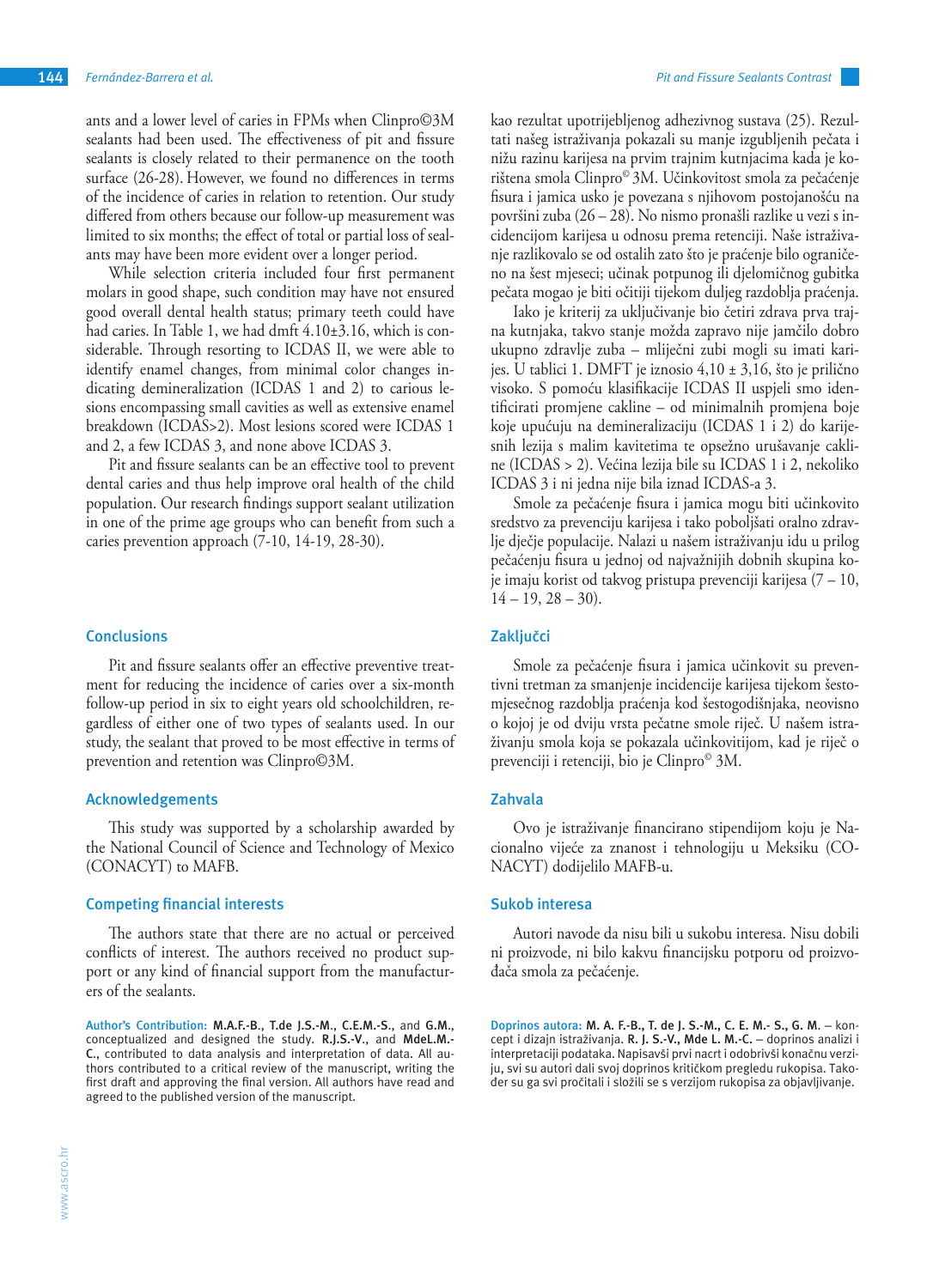#### **Sažetak**

**Svrha rada:** Procjena učinkovitosti smola za pečaćenje jamica i fisura (PFS) u smanjenju učestalosti zubnog karijesa kod školaraca. **Materijali i metode:** Primijenjen je randomizirani eksperimentalni dizajn s podijeljenim ustima u uzorku od 140 ispitanika raspoređenih u dvije skupine. Korištene su smole za pečaćenje Clinpro<sup>š</sup> 3M i BeautiSealant<sup>š</sup> Shofu koje su aplicirane na prve trajne kutnjake (FPM). Sve smole uspoređene su s kutnjacima na kontrolnoj strani kako bi se ustanovila učinkovitost tijekom 6 mjeseci. U istraživanju je postotak ispitanika koji su odustali od praćenja iznosio 12,9 %. Nisu uočene statistički značajne razlike (p > 0,05) za spol, dob, početni DMFT ili vrstu smole. Za statističku analizu upotrijebljeni su neparametrijski testovi. **Rezultati :** Prosječni DMFT indeks bio je na početku 4,10 ± 3,16. Manja incidencija karijesa zabilježena je na zapečaćenim prvim trajnim kutnjacima (p < 0,01), bez obzira na vrstu smole. Kada su smole ostale intaktne, incidencija karijesa bila je manja u usporedbi s djelomično ili potpuno nestalim pečatima, no razlika je bila statistički značajna samo za prve trajne kutnjake 16. Incidencija karijesa bila je veća kod zuba zapečaćenih smolom BeautiSealant u usporedbi sa smolom Clinpro, ali je statistički značajna bila samo kod prvih trajnih kutnjaka 16, 36 i 46 (p < 0,05). Incidencija karijesa bila je veća u slučajevima s višim početnim DMFT-om, ali je statistički značajna samo za prve trajne kutnjake 26 i 36. Relativni rizik od karijesa bio je niži kod zapečaćenih zuba (p < 0,01). **Zaključak**: Smole za pečaćenje fisura i jamica učinkovite su u prevenciji karijesa tijekom šestomjesečnog razdoblja praćenja školske djece od 6 do 8 godina, bez obzira na vrstu smole. Smola s većom učinkovitošću, kad je riječ o prevenciji i retenciji, bio je Clinpro<sup>5</sup> 3M.

#### **References**

- 1. Kassebaum NJ, Bernabé E, Dahiya M, Bhandari B, Murray CJL, Marcenes W. Global burden of untreated caries: a systematic review and metaregression. J Dent Res. 2015 May;94(5):650-8.
- 2. Martins-Paiva S, Álvarez-Vidigal E, Abanto J, Cabrera-Matta A, López-Robles RA, Masoli C, et al. Epidemiology of dental caries in Latin America. Revista de Odontopediatría Latinoamericana 2014; 4(2). Available from: https://www.revistaodontopediatria. org/ediciones/2014/2/art-4/.
- 3. MeSH Browser [database on the Internet]. Ministry of Health. National Caries Survey 2001. Centro Nacional de Vigilancia Epidemiológica y Control de Enfermedades. México DF; 2006. Available from: https://www.paho.org/hq/dmdocuments/2009/Oral-HealthPart3.pdf.
- 4. Medina-Solís CE, Ávila-Burgos L, Márquez-Corona ML, Medina-Solís JJ, Lucas-Rincón SE, Borges-Yañez SA, et al. Out-of-pocket expenditures on dental care for schoolchildren aged 6 to 12 years: A cross-sectional estimate in a less-developed country setting. Int J Environ Res Public Health. 2019 Jun 5;16(11):1997.
- 5. Medina-Solís CE, Ávila-Burgos L, Borges-Yañez SA, Irigoyen-Camacho ME, Sánchez-Pérez L, Zepeda-Zepeda MA, et al. Ecological study on needs and cost of treatment for dental caries in schoolchildren aged 6, 12 and 15 years: Data from a national survey in Mexico. Medicine (Baltimore). 2020 Feb;99(7):e19092.
- 6. Pontigo-Loyola AP, Márquez-Corona ML, Minaya-Sánchez M, Lucas-Rincón SE, Casanova-Rosado JF, Robles-Minaya JL, et al. Correlation between the caries status of the first permanent molars and the overall DMFT Index: a cross-sectional study. Medicine (Baltimore). 2020 Jan;99(5):e19061.
- 7. Oz FD, Ergin E, Cakir FY, Gurgan S. Clinical Evaluation of a Self-Adhering Flowable Resin Composite in Minimally Invasive Class I Cavities: 5-year Results of a Double Blind Randomized, Controlled Clinical Trial. Acta Stomatol Croat. 2020 Mar;54(1):10-21.
- 8. Colombo S, Paglia L. Dental Sealants. Part 1: Prevention First. Eur J Paediatr Dent. 2018 Mar;19(1):80-82.
- 9. Hatibović-Kofman S, El-Kassem M, Inocencio F, Selimovic M, Raimundo L. Evidence Based Effectiveness of Pit and Fissure Sealants Applied by Students and Paediatric Dentists After Five Years. Acta Stomatol Croat. 2008;42:218-228.
- 10. San Martin L, Castaño A, Bravo M, Tavares M, Niederman R, Oqumbodede EO. Dental sealant knowledge, opinion, values and practice of Spanish dentists. BMC Oral Health . 2013 Feb 8;13:12.
- 11. MeSH Browser [database on the Internet]. Ministry of Health. Epidemiological Surveillance System of Oral Pathologies 10 years monitoring the oral health of Mexicans. 2018. Available from: http://www.epidemiologia.salud.gob.mx/doctos/infoepid/bol\_ sivepab/SIVEPAB\_10moaniv.pdf accessed January 23 2019.
- 12. MeSH Browser [database on the Internet]. 3M ESPE. Clinpro Sellador Nueva tecnología del cambio de color. 2018. [cited August 20 2018]Available from: http://multimedia.3m.com/mws/ media/140559O/3mtm-espetm-clinprotm-sealant.pdf
- 13. MeSH Browser [database on the Internet]. Shofu. BeautiSealant Fluoride Realasing Pit & Fissure Sealant System. [cited August 20

**Zaprimljen:** 6. srpnja 2020. **Prihvaćen:** 24. veljače 2021.

#### **Adresa za dopisivanje**

LMr. sc. Carlo Eduardo Medina-Solís Avenida Álamo # 204 Fraccionamiento Paseo de los Solares CP. 42113. Pachuca de Soto, Hidalgo, Mexico

cemedinas@yahoo.com

**MeSH pojmovi:** materijali za pečaćenje fisura; zubni karijes; dijete **Ključne riječi:** smole za pečaćenje fisura i jamica, oralno zdravlje, karijes

2018]Available from: https://www.shofu.com/shofu\_images/ Literature/beautisealant%20brochure.pdf

- 14. Kantovitz KR, Moreira KM, Pascon FM, Nociti FH Jr, Machado Tabchoury CP, Puppin-Rontani RM. Penetration of Filled and Unfilled Resin Sealants on Different Enamel substrates. Pediatr Dent. 2016 Nov 15;38(7):472-476.
- 15. Bhushan U, Goswami M. Evaluation of retention of pit and fissure sealants placed with and without air abrasion pretreatment in 6-8 year old children - An in vivo study. J Clin Exp Dent. 2017 Feb 1;9(2):e211-e217.
- 16. Paryab M. Sealant microleakage after using nano-filled bonding agents on saliva-contaminated enamel. J Dent (Tehran). 2013 May;10(3):227-32.
- 17. Erdemir U, Sancakli HS, Yaman BC, Ozel S, Yucel T, Yıldız E. Clinical comparison of a flowable composite and fissure sealant: a 24-month split-mouth, randomized, and controlled study. J Dent. 2014 Feb;42(2):149-57.
- 18. Griffin SO, Naavaal S, Scherrer C, Patel M, Chattopadhyay S; Community Preventive Services Task Force. Evaluation of School-Based Dental Sealant Programs: An Updated Community Guide Systematic Economic Review. Am J Prev Med. 2017 Mar;52(3):407-415.
- 19. Williams R, Rogo EJ, Gurenlian JR, Portillo KM. An evaluation of a school-based dental sealant programme. Int J Dent Hyg. 2018 May;16(2):e65-e72.
- 20. Guedes RS, Piovesan C, Ardenghi TM, Emmanuelli B, Braga MM, Mendes FM. Presence of Initial Caries Lesions as a Risk Factor for Caries in Preschool Children: A Cohort Study. Caries Res. 2018;52(1-2):32-41.
- 21. Vallejos-Sánchez AA, Medina-Solís CE, Casanova-Rosado JF, Maupomé G, Minaya-Sánchez M, Pérez-Olivares S. Caries increment in the permanent dentition of Mexican children in relation to prior caries experience on permanent and primary dentitions. J Dent. 2006 Oct;34(9):709-15.
- 22. Ikemura K, Tay FR, Endo T, Pashley DH. A review of chemical-approach and ultramorphological studies on the development of fluoride-releasing dental adhesives comprising new pre-reacted glass ionomer (PRG) fillers. Dent Mater J. 2008 May;27(3):315-39.
- 23. Dionysopoulos D, Sfeikos T, Tolidis K. Fluoride release and recharging ability of new dental sealants. Eur Arch Paediatr Dent. 2016 Feb;17(1):45-51.
- 24. Ushimura S, Nakamura K, Matsuda Y, Minamikawa H, Abe S, Yawaka Y. Assessment of the inhibitory effects of fissure sealants on the demineralization of primary teeth using an automatic pHcycling system. Dent Mater J. 2016;35(2):316-24.
- 25. Mickenautsch S, Yengopal V. Caries-Preventive Effect of High-Viscosity Glass Ionomer and Resin-Based Fissure Sealants on Permanent Teeth: A Systematic Review of Clinical Trials. PLoS One. 2016 Jan 22;11(1):e0146512.
- 26. Deery C, Fyffe HE, Nugent ZJ, Nuttall NM, Pitts NB. A proposed method for assessing the quality of sealants--the CCC Sealant Evaluation System. Community Dent Oral Epidemiol. 2001 Apr;29(2):83-91.